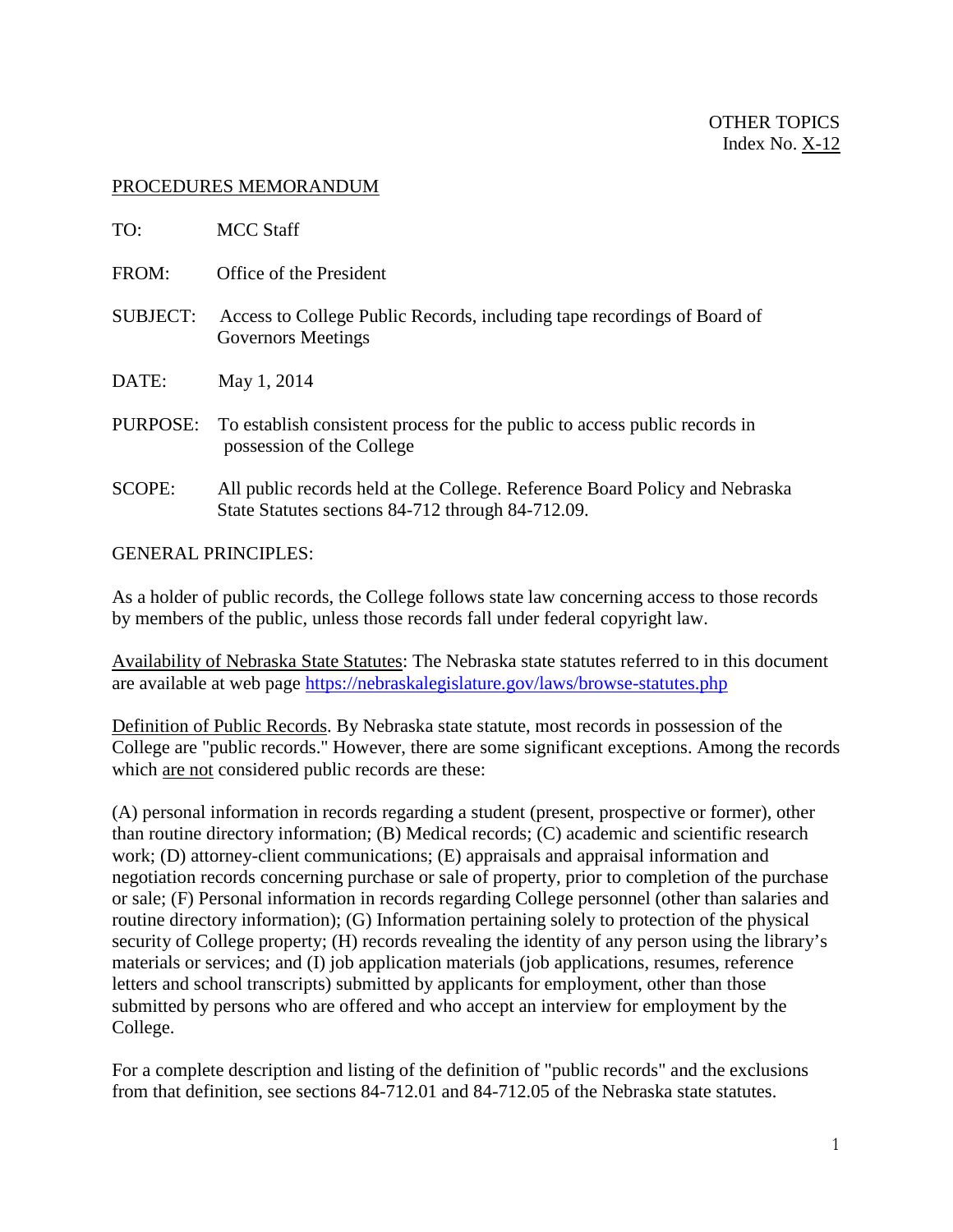## 1. Request for Access to Public Records

A. Any person may request access to or a copy of any public record of the College by submitting a written request therefore to the College's General Counsel.

## 2. Standard Procedures

- A. Upon receipt of a written request for access to or copies of a public record, the College shall provide to the requester as soon as is practical and without delay, but not more than four business days after actual receipt of the request:
	- 1) access to or, if copying equipment is reasonably available, copies of the public record;

## OR

- 2) if there is a legal basis for denial of access or copies, a written denial of the request together with the following information: (a) a description of the contents of the records withheld and a statement of the specific reasons for the denial, correlating specific provisions of the records to specific reasons for the denial, including citations to the particular statute and subsection thereof providing the exception relied on as authority for the denial; (b) the name of the College official or employee responsible for the decision to deny the request; and (c) notification to the requester of any administrative or judicial right of review. (Nebraska statute section 84-712.04 of the Nebraska statutes requires this information to be furnished); OR
- 3) if the entire request cannot, with reasonable good faith efforts, be fulfilled within four business days after actual receipt of the request due to the significant difficulty or the extensiveness of the request, a written explanation, including the earliest practical date for fulfilling the request, or, an estimate of the expected cost of any copies, and an opportunity for the requester to modify or prioritize the items within the request.
- B. Nebraska state statute section 84-712 authorizes requesters to use their own copying or photocopying equipment to copy records. Any copying using the requester's equipment shall take place on College premises, either in the President's Office or at a location mutually agreed to by the requester and the College, during regular business hours and in the presence of a College representative.
- C. A requester may obtain copies, in any form designated by the requester in which the public record is maintained or produced by the College, including but not limited to printouts, electronic data, discs, tapes and photocopies.